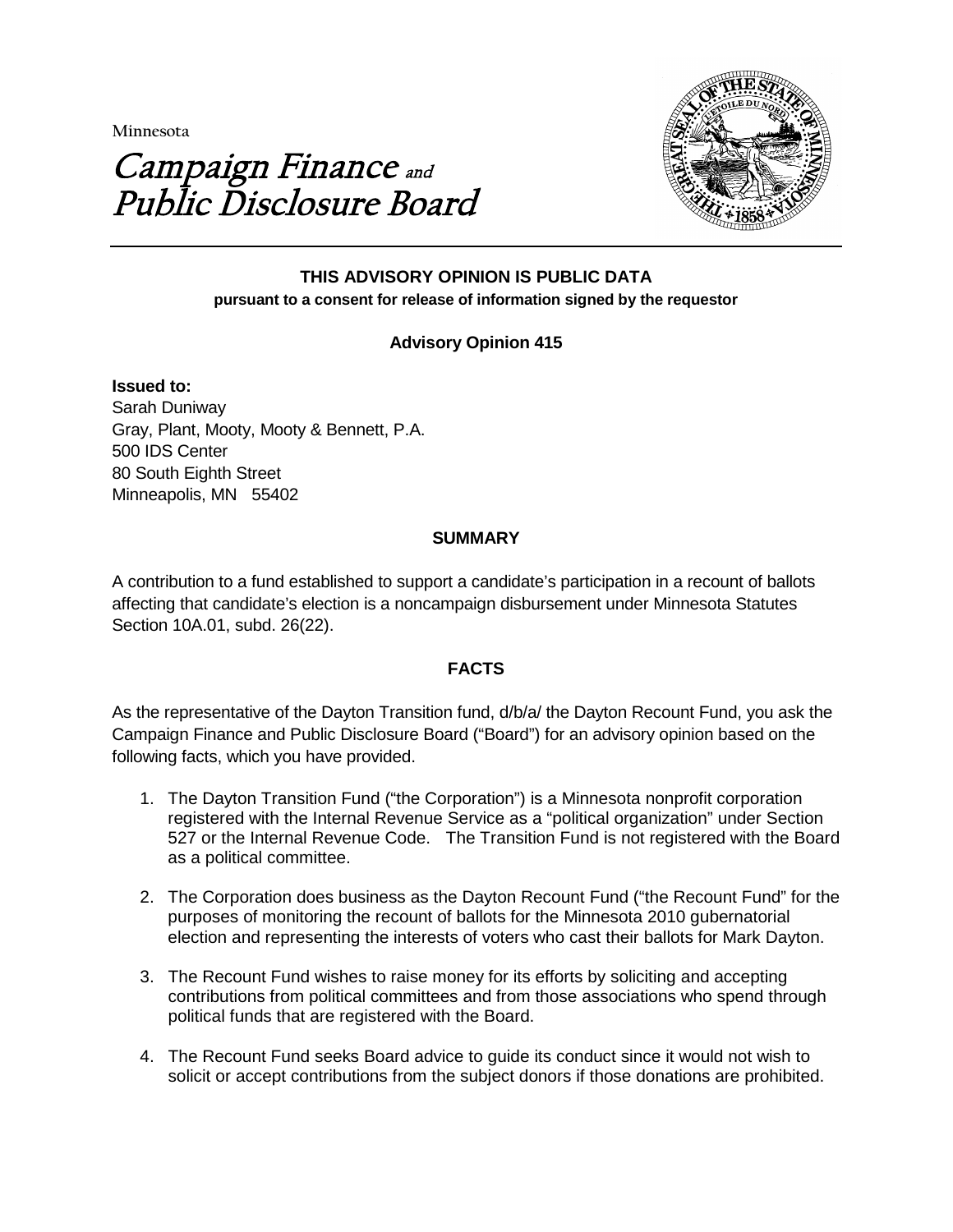# **QUESTION**

May a political committee or an association spending its money through a political fund donate money to the Recount Fund?

## **OPINION**

#### **Statutory Analysis**

This advisory opinion request involves questions governed by both Chapter 10A, which is administered by the Board and Chapter 211B, which is not administered by any agency, but is enforced by the Office of Administrative Hearings through a statutory complaint process.

The Board has noted on many occasions that Minnesota Statutes Section 211B.12 is the primary source for determining the legal uses of money collected for "political purposes". "Political purposes" is defined in §211B.01, subd. 6, as "intended or done to influence, directly or indirectly, voting at a primary or general election".

Section 211B.12 prohibits the use of money collected for political purposes unless one of two conditions are met. The statute says:

"Use of money collected for political purposes is prohibited unless the use [1] is reasonably related to the conduct of election campaigns, or [2] is a noncampaign disbursement as defined in Section 10A.01, subdivision 26."

Minnesota Statutes Section 10A.01, subd. 26, lists specified noncampaign disbursements and includes "other purchases or payments specified in board rules or advisory opinions as being for any purpose other than to influence the nomination or election of a candidate or to promote or defeat a ballot question".

Section 211B.12 does not restrict its application to only certain types of entities. Rather, it applies to all money raised for political purposes without regard to the type of entity raising or spending the money.

Under the statutory language, the Board's role is to provide the flexibility of recognizing noncampaign disbursements not specifically listed in the statute through the issuance of advisory opinions. Once recognized by the Board, these noncampaign disbursements become legal expenditures under §211B.12.

#### **Conclusion**

Minnesota Statutes Section 211B.12 provides that money collected for political purposes may be used for expenses related to "the conduct of election campaigns" or for noncampaign disbursements.

While a recount procedure itself may not be a part of the "election campaign", it is a part of the election process. When a recount is mandated by statute, as in the present case, the recount may be closely tied to the ultimate success or failure of an election campaign.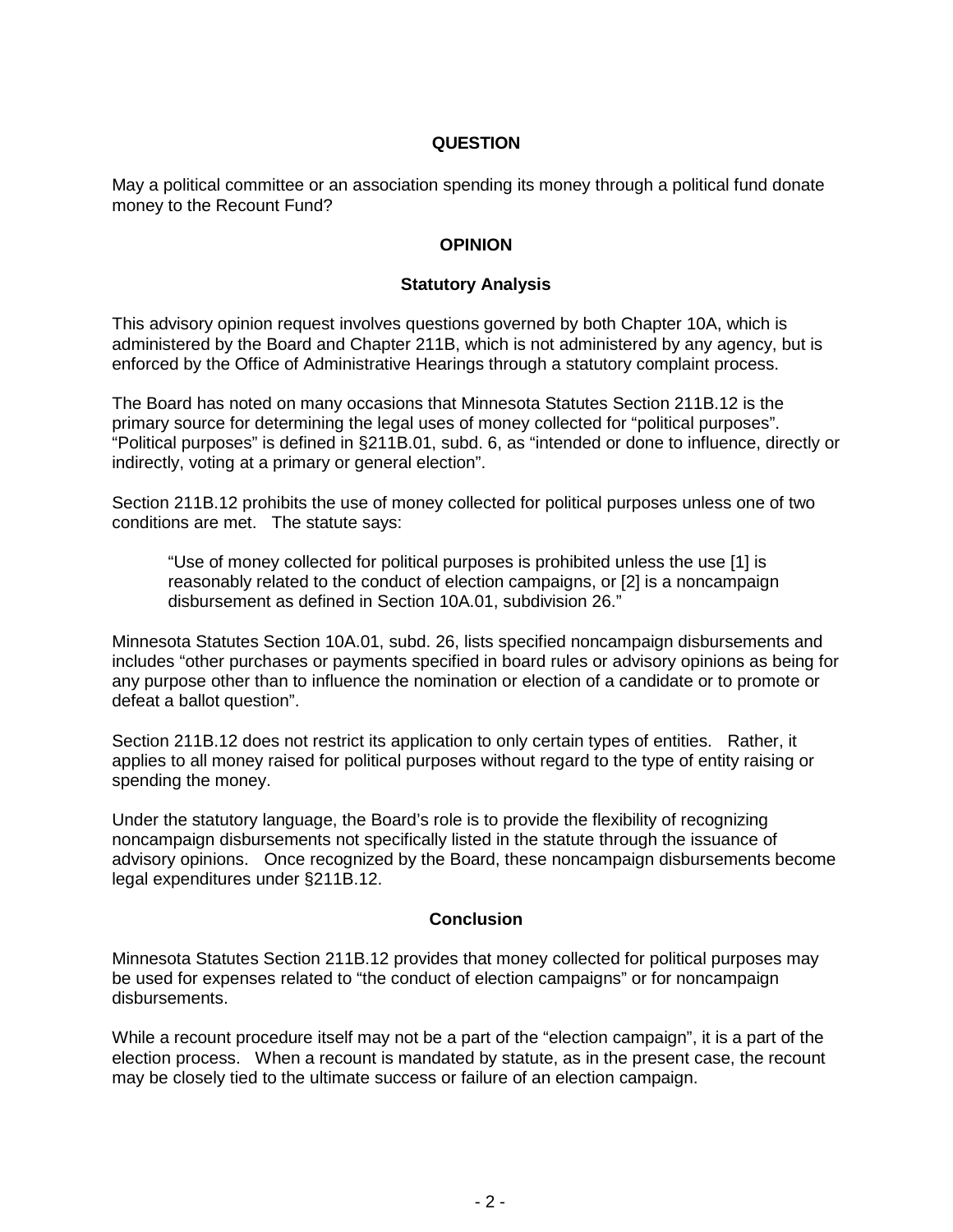Minnesota Statutes Section 10A.01, subd. 26(22) provides that noncampaign disbursements include payments for items not specified in the statute but which the Board concludes are for any purpose other than to influence to influence the nomination or election of a candidate or to promote or defeat a ballot question.

The Board recognizes that while important to an election, a recount effort happens after voting in the election has concluded. A recount of ballots will ascertain the result of the election, but it will not influence that election.

The Board concludes that a contribution to a fund established to support a candidate's participation in a recount of ballots affecting that candidate's election should be, and hereby is, recognized as a noncampaign disbursement.

## **Board Note on Reporting**

Contributions by a principal campaign committee to a fund paying for the costs incurred during a recount of ballots are reported on the schedule of noncampaign disbursements. Contributions by a political committee, an association using a political fund, or political party to a fund paying for the costs incurred during a recount of ballots are reported on the schedule of expenditures. In either case, the contribution is a transaction that must be disclosed to the Board on the Report of Receipts and Expenditures.

Issued November 24, 2010 /s/ John Scanlon

John Scanlon, Vice Chair Campaign Finance and Public Disclosure Board